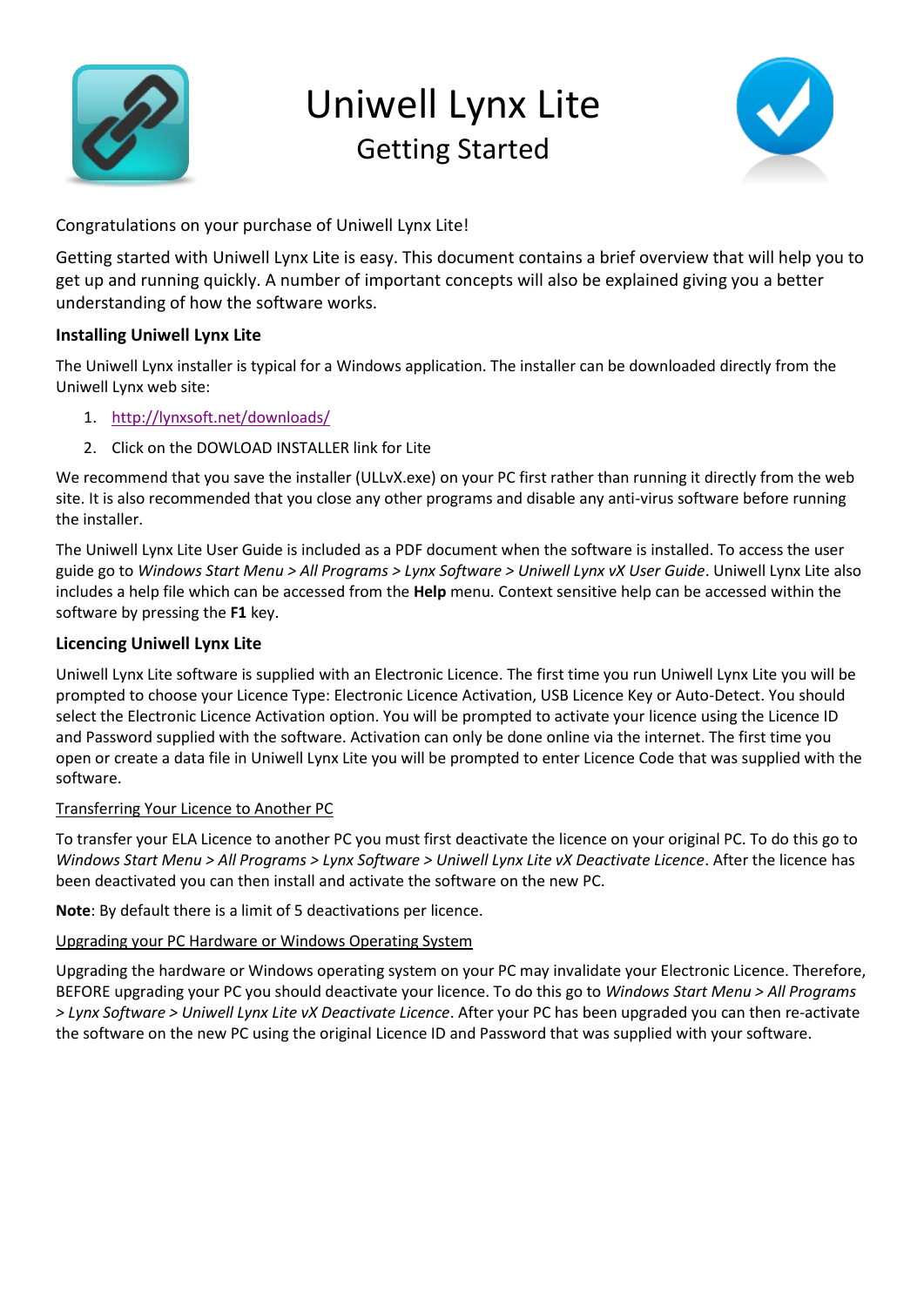## **Creating a Data File**

The first step in using Uniwell Lynx Lite is to create a data file and this is done by selecting **Create a new data file**  from the **Welcome** screen when you start the software. A **Save As** dialog will be displayed that will allow you to give your new data file a meaningful filename and choose where it will be stored.

#### **Initial Setup**

After creating a new data file the software will prompt you to enter the Company Details and Tax Codes. The Company Name will be displayed on reports within the software.

It is important to setup the tax rates correctly as the software will use the specified tax rates when calculating tax and profit amounts. If the **Default Setting** checkbox is ticked for a particular tax code then whenever a new group or item is created in the software that tax code will be selected by default. The **Add-On Tax** checkboxes are used to indicate that the tax is added on when items are sold at the terminals rather than being included in the sell price as is typical for GST or VAT taxes.

The following table lists in recommended order some other data that can be entered as part of the initial setup. See the User Guide for details of other data that can be maintained in Uniwell Lynx Lite.

| <b>Users</b>                                   | Unique logins can be created for each user and appropriate access permissions can be                                                                                                                                                                                                                                                                                                                                                                                                                               |
|------------------------------------------------|--------------------------------------------------------------------------------------------------------------------------------------------------------------------------------------------------------------------------------------------------------------------------------------------------------------------------------------------------------------------------------------------------------------------------------------------------------------------------------------------------------------------|
| (Setup > Users)                                | setup.                                                                                                                                                                                                                                                                                                                                                                                                                                                                                                             |
| <b>POS Terminals</b><br>(Data > POS Terminals) | Uniwell Lynx Lite allows you to setup one POS Terminal (Uniwell AX/HX POS Terminal)<br>for use with the software. When you add your POS terminal you can select the<br>model/firmware version and enter the settings required for Uniwell Lynx Lite to<br>communicate with the ECR.<br>The Send Program Selection box allows you to choose what data can be sent to the<br>terminal. The Collect Sales Options box allows you to choose which reports will be<br>extracted from the terminal during Collect Sales. |
| <b>Groups</b>                                  | Groups are an integral part of the programming in your POS terminals. All items (PLUs                                                                                                                                                                                                                                                                                                                                                                                                                              |
| (Data > Groups)                                | and barcodes) are linked to groups.                                                                                                                                                                                                                                                                                                                                                                                                                                                                                |
| <b>Items</b><br>(Data > items)                 | In most cases Items correspond to PLUs. Each item has an Item Code which can be<br>alphanumeric up to 20 characters. Item codes are for internal use in the software<br>such as on reports. Item codes are never sent to your POS terminal. For an item to be<br>sent to your POS terminal it must have a PLU Code or a Barcode. The item code can<br>be the same as the PLU code or barcode and this is recommended wherever possible.<br>Multiple barcodes can be assigned to the same item if required.         |

#### **Critical Setup Operations**

This table lists some initial setup operations that are critical. Some of these operations must be completed before other software features are used in order for the software to function correctly.

| <b>Tax Codes</b>         | The tax rates entered in your data file are used to calculate tax amounts. Therefore, it<br>is essential to setup your tax rates correctly before any sales data is collected from<br>your POS terminal.                                                                                                                                                                                         |
|--------------------------|--------------------------------------------------------------------------------------------------------------------------------------------------------------------------------------------------------------------------------------------------------------------------------------------------------------------------------------------------------------------------------------------------|
| <b>Items</b>             | Before you start creating your items you should give consideration to the following:<br>How you will code your items. This will affect how your items are sorted in<br>grids and on reports.<br>If you will be using the profit reporting features within Uniwell Lynx Lite then<br>the Cost Price should be entered for all items before any sales data is<br>collected from your POS terminal. |
| <b>Time Zone 1 Setup</b> | If you will be collecting Hourly Reports then the Time Zone 1 program must be setup<br>correctly in your Uniwell POS Terminal before any sales are entered at the terminals.<br>The Time Zone 1 Setup option in Send Program should be used to do this.                                                                                                                                          |